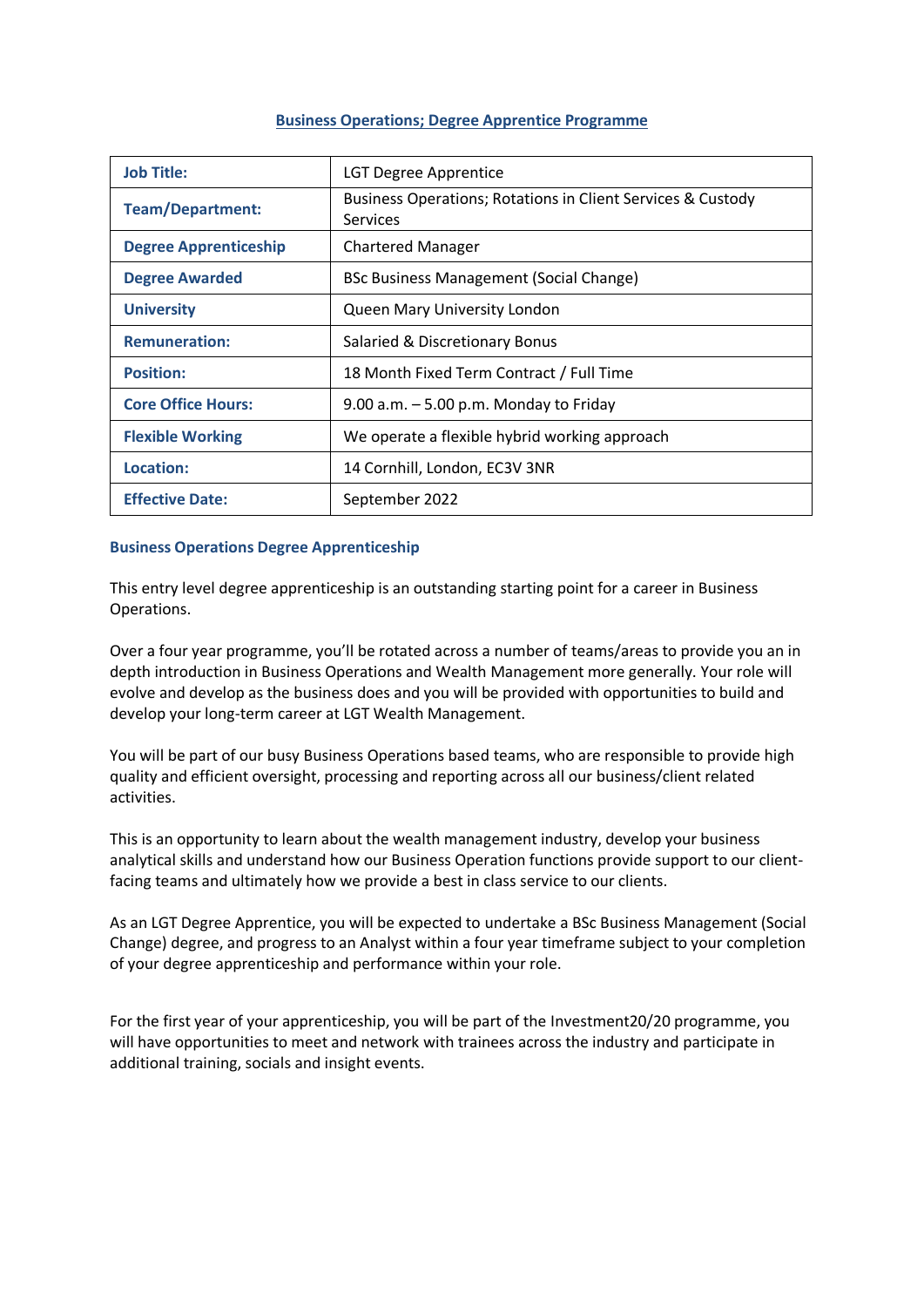# **Business Unit Rotations**

# **Our Business Operations Approach**

When LGT was formed it was agreed that all Business Operations functions would be managed internally. Taking this approach provides us greater flexibility to the service we are able to offer our clients, rather than being tied to the restrictive Service Level Agreements by outsourcing certain functions to different businesses. As there are no external providers involved, all processing for both London & Jersey clients is undertaken in house. Across all of our Business Operations teams we have approximately 100 staff and are continuing to expand due to the exciting growth of our UK and Jersey business.

Below is an overview of our Business Operations teams that you will gain exposure to during your apprenticeship.

## **Custody Services:**

Operations is the engine room of our Firm providing a wide range of essential support and services for the Investment/Wealth Asset Managers, their teams, and their Clients.

The Custody Services unit comprises several teams:

- Settlements team: Responsible for the accurate and timely settlement of all trade purchases and sales for the Firm in Funds, Equities and Bonds both in the UK and overseas.
- Corporate Actions team: Processing of dividend distributions and interest on fixed income products (including the appropriate tax withholding) or mandatory/voluntary corporate events for the Firms assets under management.
- Transfer team: Manages all aspects of the client transfer in/out process for all product types.
- Treasury team: Manages all the Firm's cash movements in multiple currencies and the funding of its bank accounts. This also includes maintaining relationships with our sponsoring banks and those organisations we hold term deposits with.
- Data Management team: Responsible for providing support in delivering on the firm's data strategy for Operations by establishing and maintaining data processes, controls, procedures, and methodologies in line with agreed firm wide governance policies and standards.
- CASS team: Oversees the Firms compliance with the FCA's client asset rules contained within the Client Assets Sourcebook (CASS).

## **Client Services:**

Our Client Services Team plays an important role in acting as a link between Front Office and Operations by assisting both areas to meet the client's needs.

Our Client Services unit compromises of several teams including:

- Client Reporting team: Covers a wide range of client reporting related activities and monitors the accuracy of portfolio performance and ensure quarterly valuations and year-end tax packs are provided to clients.
- Client Product Support team: Provides ownership and support for all services relating to noncustodied investments.
- Client Due Diligence team: Responsible for performing due diligence when on-boarding clients, which includes KYC / AML reviews in accordance with FCA regulations and company policies, and account closing. This team works closely with the Front Office, Compliance and Legal teams.
- Client Dealing team: Responsible for the execution of all trades across our business.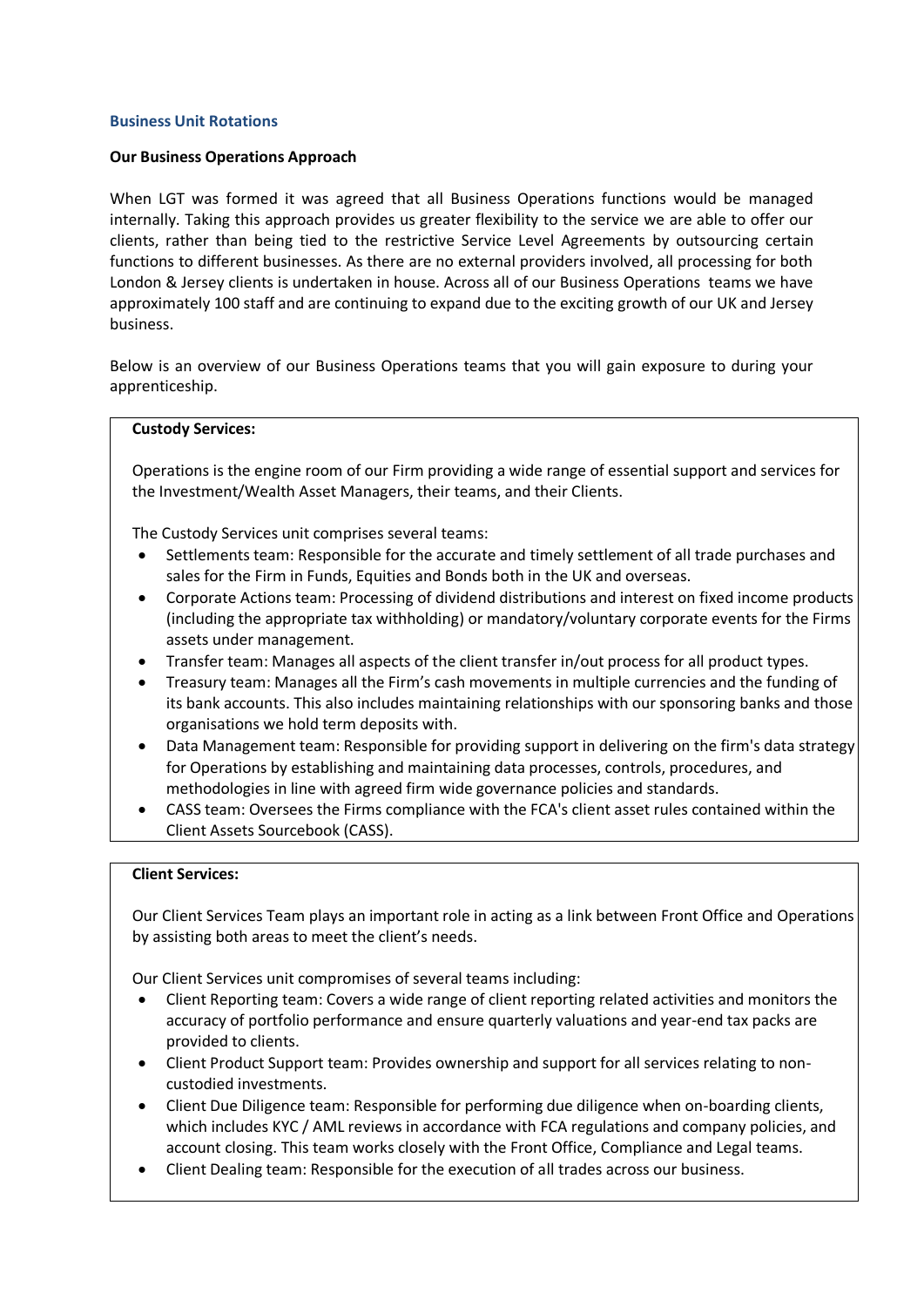# **Key Responsibilities:**

# **Full training will be given**

- To learn how we explore, research, and create/enhance business opportunities in line with regulatory changes and developments in the market.
- Shadow meetings and team training events.
- Learn how to compile reports and analyse data.
- Answer inbound queries from our stakeholders.
- Provide (and in time take ownership of) administrative support to the teams you work with and projects as needed.
- Ensure the administrative and organisational tasks of your team are completed accurately, efficiently and in a timely manner.
- Perform other duties as assigned

# **Principal Contacts**

- Investment & Wealth Managers (internal staff)
- Investment Assistants (internal staff)
- Custody Services, Client Services and IT & Business Solutions Team Heads
- Service providers

# **Your Skills**

We are keen to receive applications from all backgrounds. If you are an enthusiastic individual with a desire to embark on a career in Business Operations within the Financial Services sector and have the following attributes, we would like to hear from you.

- Although the course requires candidates to hold or have predicted (August 2022 results pending) A-level grades of 3 A's or the equivalent BTEC points we appreciate the need to be flexible given the on-going pandemic and disruption to your school/ college life. If you've achieved a little under the course entry requirements, we would still encourage you to apply.
- You have strong numerical literacy and enjoy working with large amounts of data
- You are a good communicator both verbal and written, and enjoy working within a team environment.
- You have demonstratable experience of being able to manage prioritise workloads/studying with a keen eye for detail
- You are enjoys solving problems and using your initiative when completing work
- You have a good level of computer skills including good knowledge of using Microsoft Excel and Word.

You do not need to have previous experience or a working knowledge of Wealth Management to apply – we can teach you what you need to know about the industry in order to contribute to your success in the role.

For full details of the LGT Wealth Management Degree Apprenticeship Programme and how to apply please download the full job description.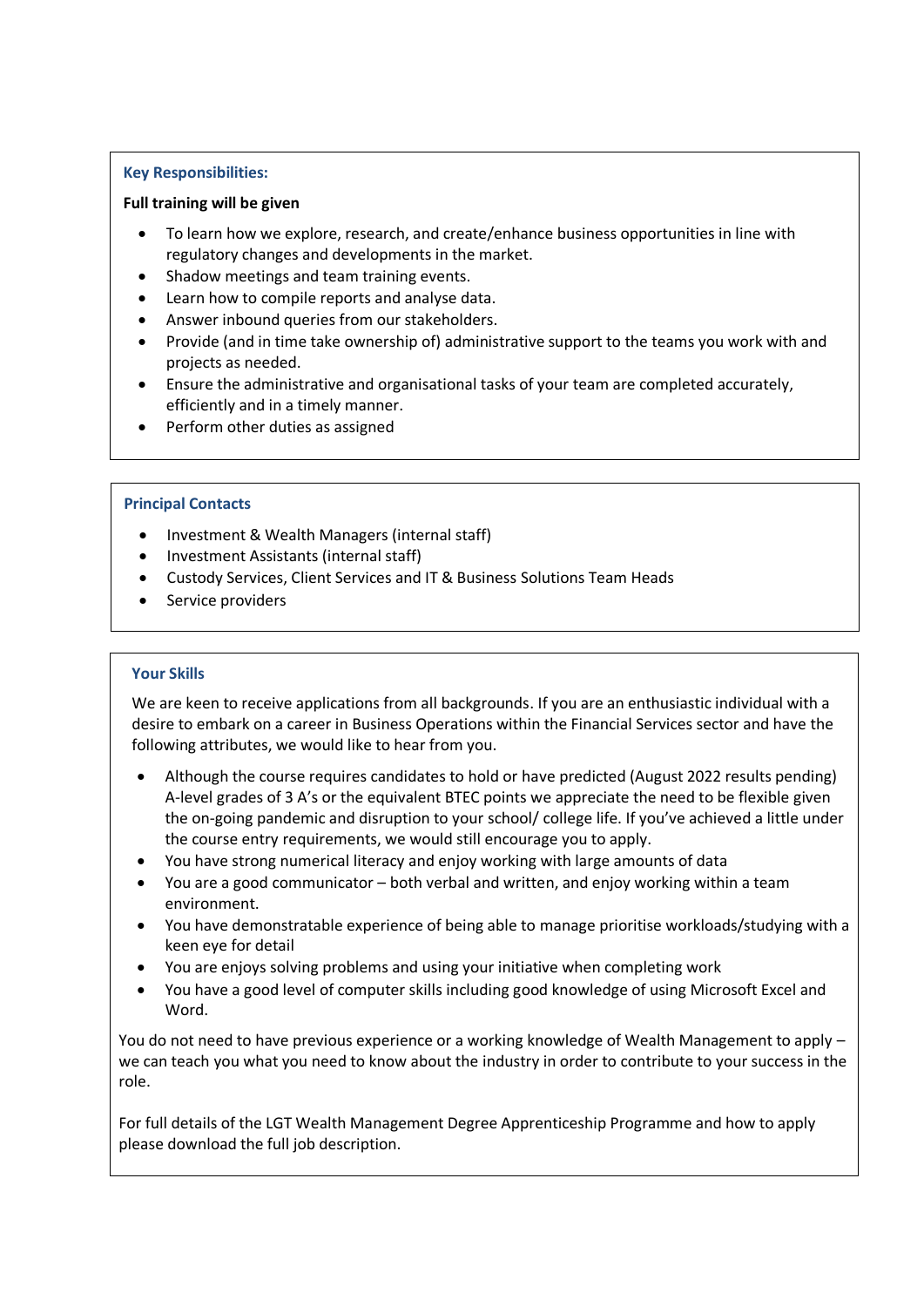# **LGT 2022 Degree Apprenticeship Programmes**

*The best of both worlds; Gain a university degree and start your career at the same time* 

If you are in your final year of school or college, predicted to gain A-Levels or equivalent and considering your future options about either going to university or finding your first role to start your career, we want you to consider making your next choice with LGT.

Our degree apprentice programme will introduce you to the Wealth Management sector where you will develop your industry knowledge, on the job work experience and gain a degree level qualification enabling you to gain the best possible platform to start your career.

### *Our Degree Apprenticeships*

Our degree apprenticeships will be carried out in partnership with the University of Exeter and Queen Mary University of London, both UK Russell Group universities.

This year, we are delighted to offer the following degree apprenticeship opportunities:

| <b>Department</b>                                        | <b>Degree Awarded</b>                             | <b>Degree Apprenticeship</b>                               | <b>University</b>                         |
|----------------------------------------------------------|---------------------------------------------------|------------------------------------------------------------|-------------------------------------------|
| <b>Business Operations</b>                               | <b>BSc Business Management</b><br>(Social Change) | <b>Chartered Manager</b>                                   | <b>Queen Mary</b><br>University of London |
| Central Management<br>Team                               | <b>BSc Business Management</b><br>(Social Change) | <b>Chartered Manager</b>                                   | <b>Queen Mary</b><br>University of London |
| <b>Information Technology</b><br>& Business Solutions x2 | BSc (Hons) Digital<br>and Technology<br>Solutions | Digital and Technology<br>Solutions Professional           | University of Exeter                      |
| Central Investment<br>Team                               | <b>BSc Applied Finance</b>                        | <b>Financial Services</b><br>Professional<br>(CFA Pathway) | University of Exeter                      |
| Model Portfolio Service                                  | <b>BSc Applied Finance</b>                        | <b>Financial Services</b><br>Professional<br>(CFA Pathway) | University of Exeter                      |
| US Team                                                  | <b>BSc Applied Finance</b>                        | <b>Financial Services</b><br>Professional<br>(CFA Pathway) | University of Exeter                      |

All three courses form part of larger open cohorts so as well as having colleagues within LGT studying alongside you, you will have access to a wider network of peers from a variety of other businesses.

The BSc Business Management is a business degree with modules in Operations, Finance, Marketing etc, but the degree has a focus on Social change with modules on CSR and sustainability. Students will also be affiliated with the Chartered Management Institute upon completion of the course.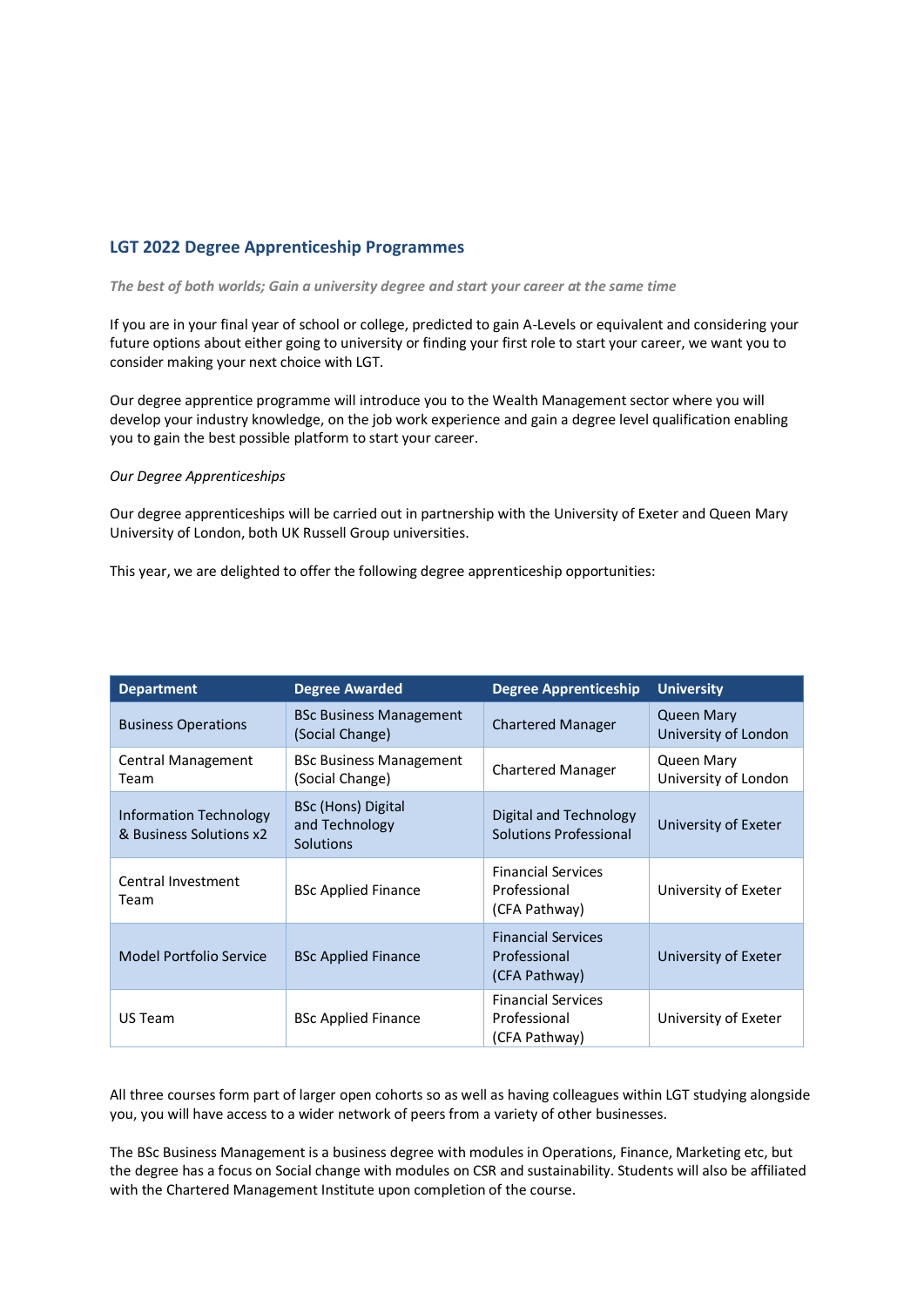Individuals on the BSc Digital and Technology Solutions course will spend the first two years completing core degree modules (alongside rotating across different teams in our IT department), the final two years are spent specialising in one of the following areas of their choosing: Software Engineering; Data Analysis; IT Business Analytics; IT Consultancy; or Cyber Security.

The BSc Applied Finance has been selected for our Front Office teams giving the students a strong introduction to Financial Services and Wealth/Investment Management. Individuals studying this course will also graduate with the Investment Management Certificate (IMC) and Chartered Finance Analyst (CFA) Level 1 professional qualifications as these are underpinned by the degree.

These degree apprenticeship programmes are an excellent choice if you are new to the financial services industry.

### *Your development*

We care about your development and will ensure you gain a mixture of formal learning combined with on the job professional experience.

As an apprentice, you will spend 80% of your time at your desk supporting the work of your team. This on the job learning will provide you opportunities to develop your competencies and skills, as well as taking part in team and firm-wide training events. You will be equipped with a Buddy when you first join and have the opportunity to participate in our annual mentoring programmes from 2023.

Your additional 20% of working hours will be dedicated towards an element of learning, such as university studies or internal training. You will take part in full day academic masterclasses, lectures and will complete study leave delivered in the workplace and in your own time. As a registered student with the University of Exeter or Queen Mary University of London, you will also have full access to the university's academic resources.

## *Earn while you learn*

Our degree apprenticeship programmes are ideal if you have decided that full-time studies at university is not the right choice for you. Your degree qualification and training costs are covered by us. This means that, unlike university, you will end up qualified and debt-free!

We offer all our apprentices a competitive starting salary of £22,000 per annum, 25 days holiday per year plus an extensive range of additional benefits that you can select from using your 15% flexible benefits pot.

We provide all our employees a one off £300 homeworking allowance that you can claim if you wish to buy equipment to create an effective homeworking set up (for example purchasing a desk, chair, screen monitors, wi-fi signal booster).

#### **Investment20/20**

You will join as part of the [Investment20/20 programme,](https://www.investment2020.org.uk/) you will have opportunities to meet and network with trainees across the industry and participate in training, socials and insight events.

## *Degree Apprenticeship Structure*

Our degree apprenticeship programmes are four years long and our first cohort start will start on the 19 September 2022. All our apprentices and graduates start on the same day to help enable you to build lasting working relationships with your peers.

You will be placed on an initial 18-month fixed term contract with the intention to offer you a permanent position with us at the mid-way stage of your degree apprenticeship, subject to your performance, conduct and commitment to your degree.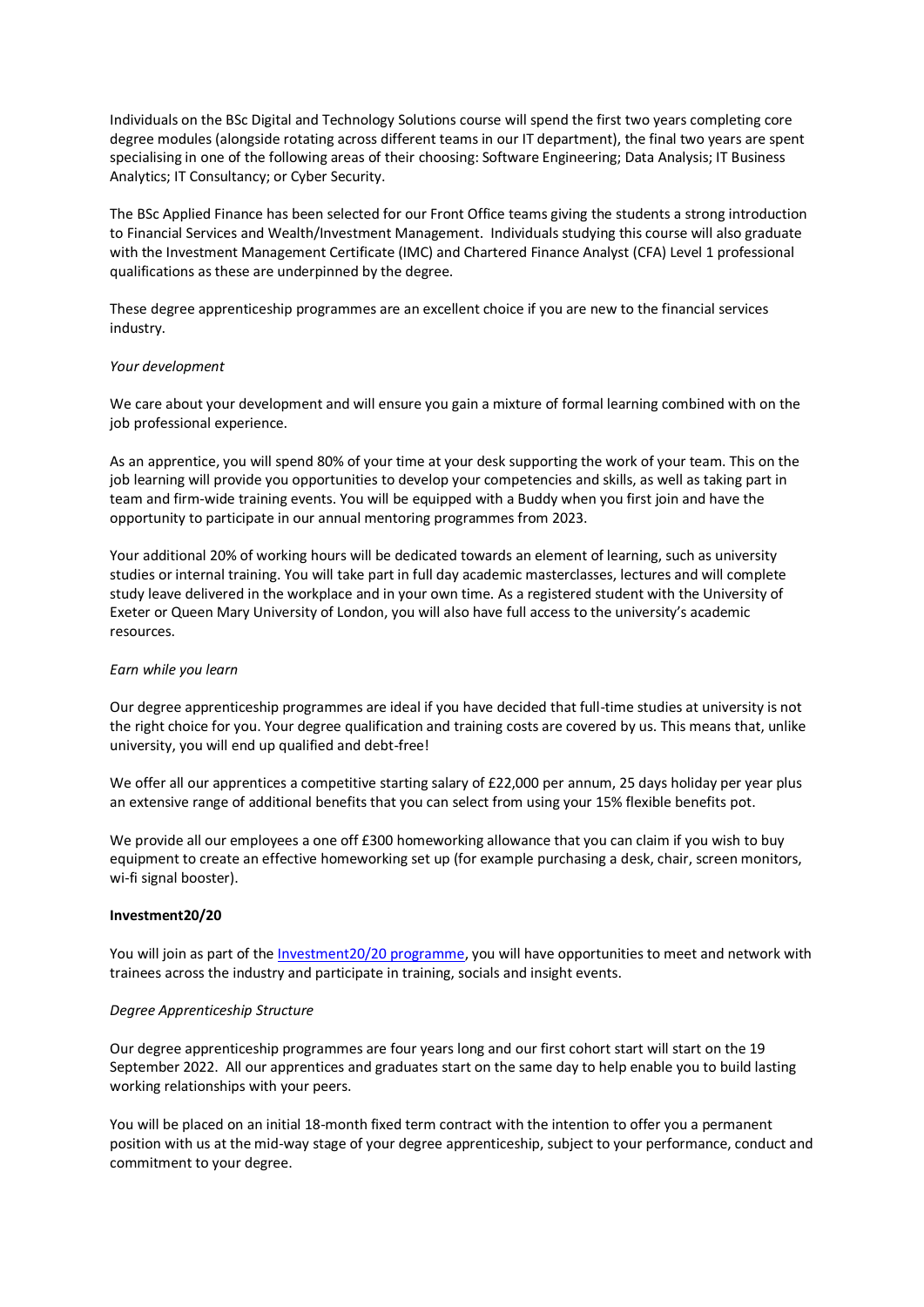All our degree apprenticeships are based in our central London office. This is a fantastic location in London's financial hub, just next to Bank underground station and oppositive the Royal Exchange.

We operate a hybrid flexible working approach, where you are able to both work in our office and from home. As an apprentice, we would expect you to spend the majority of your time working in our office working alongside your teams to ensure you receive the best possible training and networking/relationship building opportunities across our business.

## *Join Us*

We want to continue building on our sense of belonging that truly inclusive groups of people can bring. If you want to start your career in a Firm where you can make a genuine, positive impact to the future of wealth management, we welcome you to join us.

You do not need a background in finance to apply for one of our programmes. Ultimately, we can teach what you need to know about the job and industry. In return, we need you to bring your drive, passion, and enthusiasm to make the most of the opportunity to start building your career.

*"Through a shared set of values, we make sure that our Firm fits into the world in a way that is positive."* Ben Snee, CEO LGT Wealth Management

# *Eligibility Requirements*

Our university partners have minimum expectations for their degree programme ranging from 3 B's to 3 A's. Although we usually ask you to have achieved the minimum expectations set by the universities, to be eligible for our apprenticeship programmes, we appreciate the need to be flexible given the on-going pandemic and disruption to your school/ college life. If you've achieved a little under 3 B's in the academic year 2021/22, we would still encourage you to apply.

# *Application & Selection Process*

## **Please apply via the LGT Dartmouth Partners Microsite:**

# **<https://trkr.app/campaign/2022-junior-hiring-programme-2/>**

Applications will be screened via our early career's talent partner Dartmouth Partners. Successful candidates will undergo a telephone screen and virtual interview and/or assessment with Dartmouth Partners before being invited to an assessment centre with LGT. You may be given a task or exercise to prepare for ahead of the assessment day.

Any queries please contac[t LGT@dartmouthpartners.com](mailto:LGT@dartmouthpartners.com)

# **Key Regulatory Responsibilities:**

Ensure compliance with the letter, spirit and expectations of applicable legal and regulatory requirements at all times (e.g. FCA, Money Laundering/Proceeds of Crime, Data Protection, Health and Safety), ensure conformance with LGT Wealth Management's best practice with regard to conduct, culture and other general business compliance control procedures.